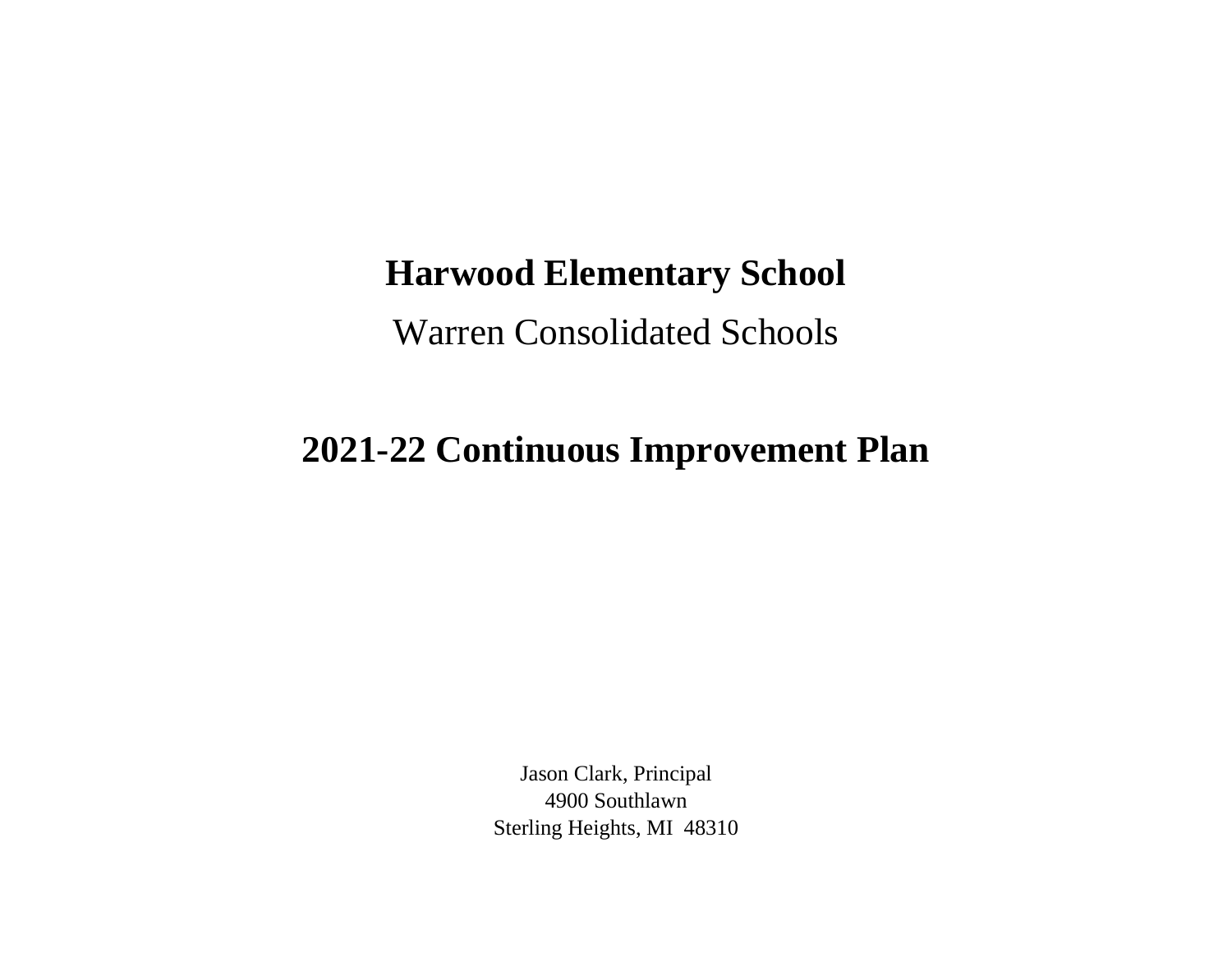**Using your building's data story and equity reflection, review your current improvement plan. Does this new information on equity lead to adjusting or adding any additional strategies or activities to your improvement plan? Indicate your goals below and any revisions for 2021-2022.**

| Goal 1                                                                        |                                                                                                                                                                                                                                                                                                                                                                                                                                                                                                                                                                                                                                                                                              |
|-------------------------------------------------------------------------------|----------------------------------------------------------------------------------------------------------------------------------------------------------------------------------------------------------------------------------------------------------------------------------------------------------------------------------------------------------------------------------------------------------------------------------------------------------------------------------------------------------------------------------------------------------------------------------------------------------------------------------------------------------------------------------------------|
| <b>SMART Goal Language</b>                                                    | Goal 1: Math: All students will meet or exceed state and local standards in math.<br>48% of Pre-K, Kindergarten, First, Second, Third, Fourth and Fifth grade Black or African-American, Asian, Bottom<br>30%, White, Economically Disadvantaged, Gifted and Talented, Hispanic or Latino, Students with Disabilities, English<br>Learners, Two or More Races, American Indian or Alaska Native and Native Hawaiian or Other<br>Pacific Islander students will demonstrate a proficiency that will meet or exceed state standards in Mathematics by<br>06/17/2022 as measured by state assessments.<br>In addition, 80% of all students will meet the growth target as measured by the NWEA. |
| <b>Continuation Goal</b>                                                      | ves                                                                                                                                                                                                                                                                                                                                                                                                                                                                                                                                                                                                                                                                                          |
| (Yes or No)                                                                   |                                                                                                                                                                                                                                                                                                                                                                                                                                                                                                                                                                                                                                                                                              |
| <b>Additional Strategies</b><br><b>Additional Activities</b>                  | Utilize Espark to provide students enrichment and leveled learning opportunities at home.                                                                                                                                                                                                                                                                                                                                                                                                                                                                                                                                                                                                    |
| <b>Title I Funding Source</b><br><b>Update (must match Title</b><br>I budget) |                                                                                                                                                                                                                                                                                                                                                                                                                                                                                                                                                                                                                                                                                              |
| <b>Other Funding Sources</b><br><b>Update</b>                                 |                                                                                                                                                                                                                                                                                                                                                                                                                                                                                                                                                                                                                                                                                              |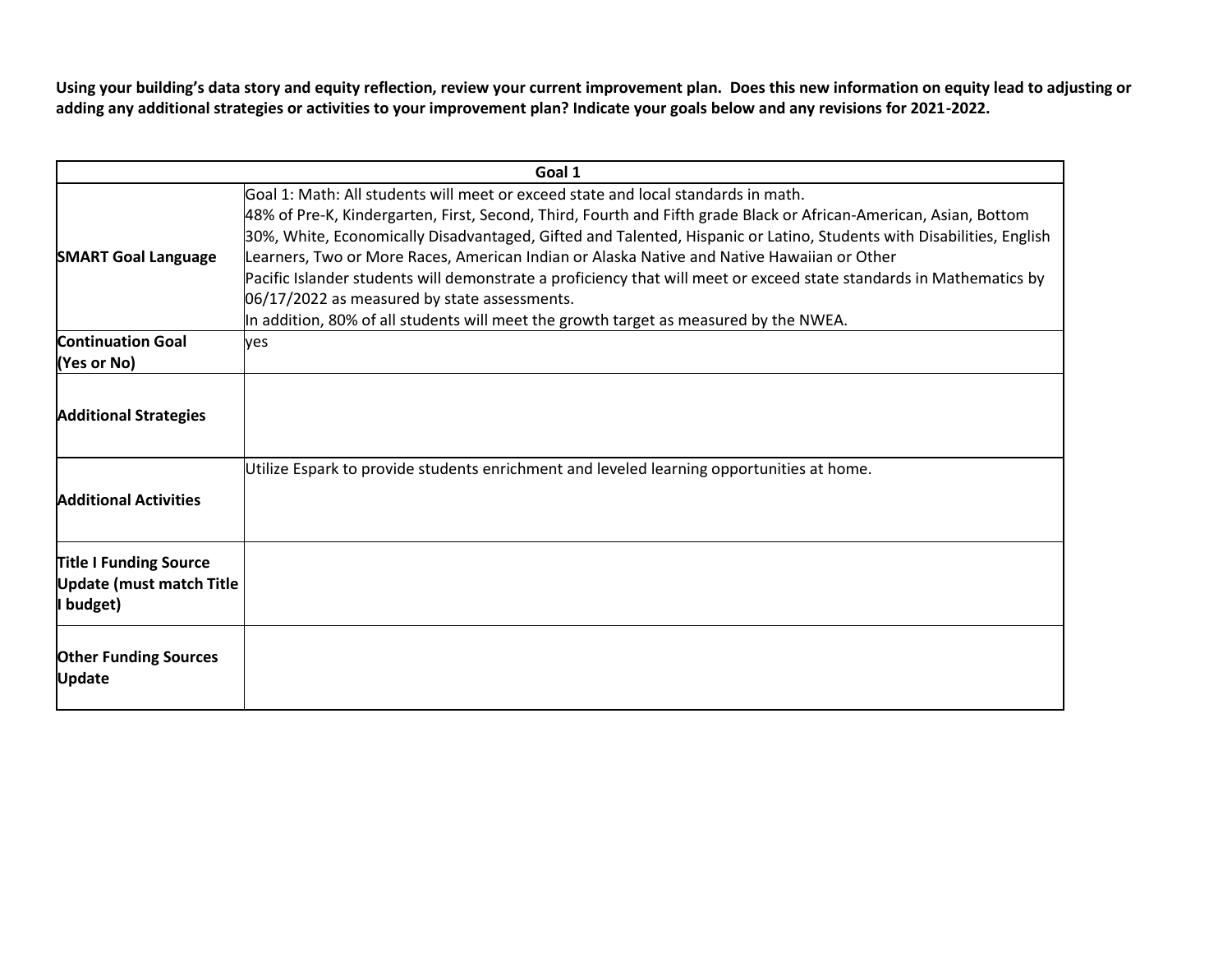| Goal 2                                                                 |                                                                                                                                                                        |  |
|------------------------------------------------------------------------|------------------------------------------------------------------------------------------------------------------------------------------------------------------------|--|
|                                                                        | Goal 2: Reading: All students will meet or exceed state and local standards in reading.<br>Measurable Objective 1:                                                     |  |
|                                                                        | 60% of Pre-K, Kindergarten, First, Second, Third, Fourth and Fifth grade Black or African-American, Asian, White,<br>Economically Disadvantaged, Gifted and Talented,  |  |
| <b>SMART Goal Language</b>                                             | Hispanic or Latino, Students with Disabilities, English Learners, Two or More Races, American Indian or Alaska Native and<br>Native Hawaiian or Other Pacific Islander |  |
|                                                                        | students will demonstrate a proficiency in reading in English Language Arts by 06/17/2022as measured by state<br>assessments. In addition, 80% of all students will    |  |
|                                                                        | meet the growth target as measured by the NWEA assessment.                                                                                                             |  |
| <b>Continuation Goal</b>                                               | Yes                                                                                                                                                                    |  |
| (Yes or No)                                                            |                                                                                                                                                                        |  |
| <b>Additional Strategies</b>                                           |                                                                                                                                                                        |  |
| <b>Additional Activities</b>                                           | Utilize Espark to provide students enrichment and leveled learning opportunities at home.                                                                              |  |
| <b>Title I Funding Source</b><br>Update (must match Title I<br>budget) |                                                                                                                                                                        |  |
| <b>Other Funding Sources</b><br><b>Update</b>                          |                                                                                                                                                                        |  |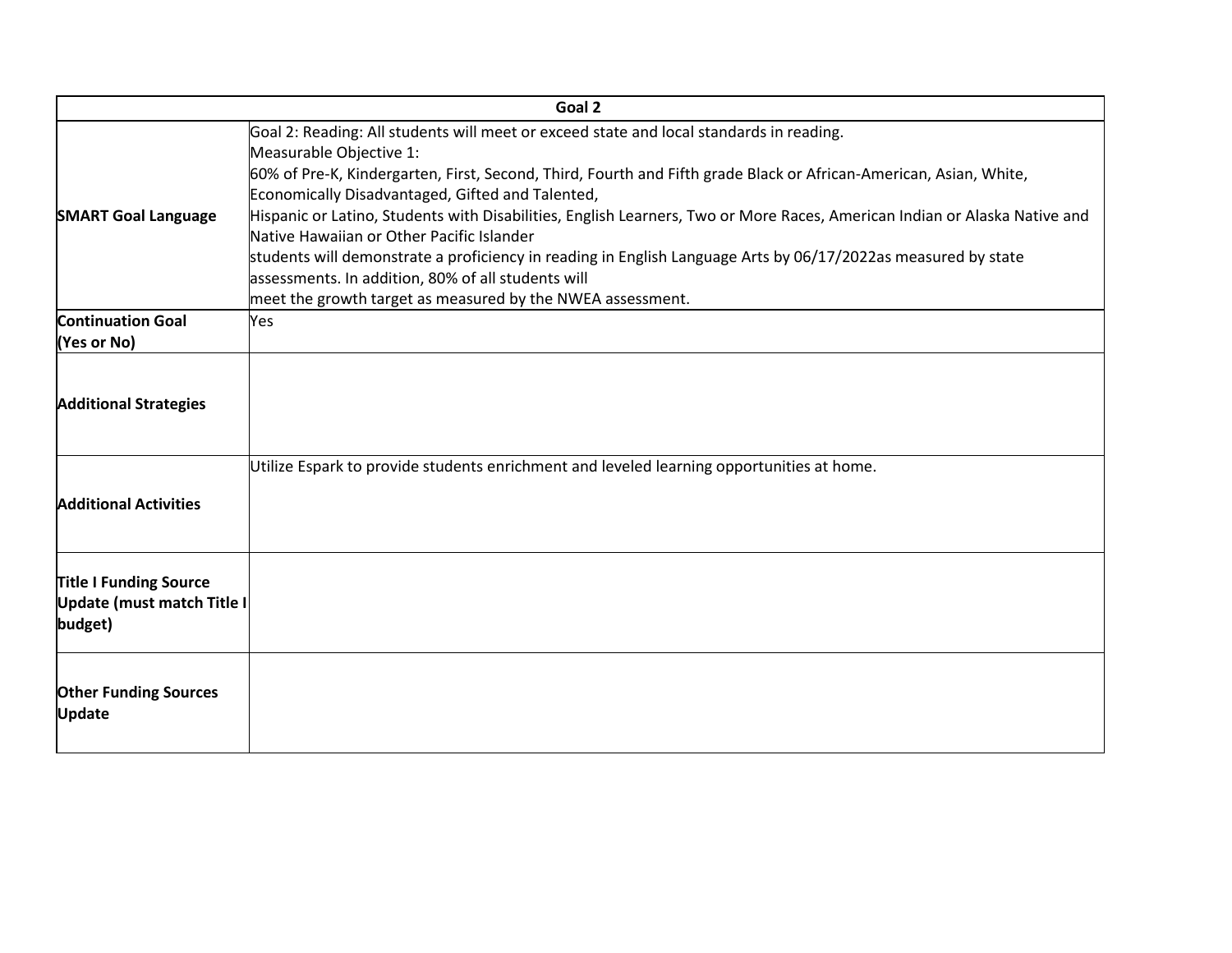|                                                                               | Goal 3                                                                                                                                                                                                                                                                                                                                                                                                                                                                                                                                                                                        |
|-------------------------------------------------------------------------------|-----------------------------------------------------------------------------------------------------------------------------------------------------------------------------------------------------------------------------------------------------------------------------------------------------------------------------------------------------------------------------------------------------------------------------------------------------------------------------------------------------------------------------------------------------------------------------------------------|
| <b>SMART Goal Language</b>                                                    | Goal 3: Writing: All students will meet or exceed state standards in writing.<br>Measurable Objective 1:<br>69% of Pre-K, Kindergarten, First, Second, Third, Fourth and Fifth grade Black or African-American, Asian, White,<br>Economically Disadvantaged, Gifted and Talented,<br>Hispanic or Latino, Students with Disabilities, English Learners, Two or More Races, American Indian or Alaska Native<br>and Native Hawaiian or Other Pacific Islander<br>students will demonstrate a proficiency in writing in English Language Arts by 06/17/2022 as measured by state<br>assessments. |
| <b>Continuation Goal</b><br>(Yes or No)                                       | yes                                                                                                                                                                                                                                                                                                                                                                                                                                                                                                                                                                                           |
| <b>Additional Strategies</b>                                                  |                                                                                                                                                                                                                                                                                                                                                                                                                                                                                                                                                                                               |
| <b>Additional Activities</b>                                                  |                                                                                                                                                                                                                                                                                                                                                                                                                                                                                                                                                                                               |
| <b>Title I Funding Source</b><br><b>Update (must match Title</b><br>I budget) |                                                                                                                                                                                                                                                                                                                                                                                                                                                                                                                                                                                               |
| <b>Other Funding Sources</b><br><b>Update</b>                                 |                                                                                                                                                                                                                                                                                                                                                                                                                                                                                                                                                                                               |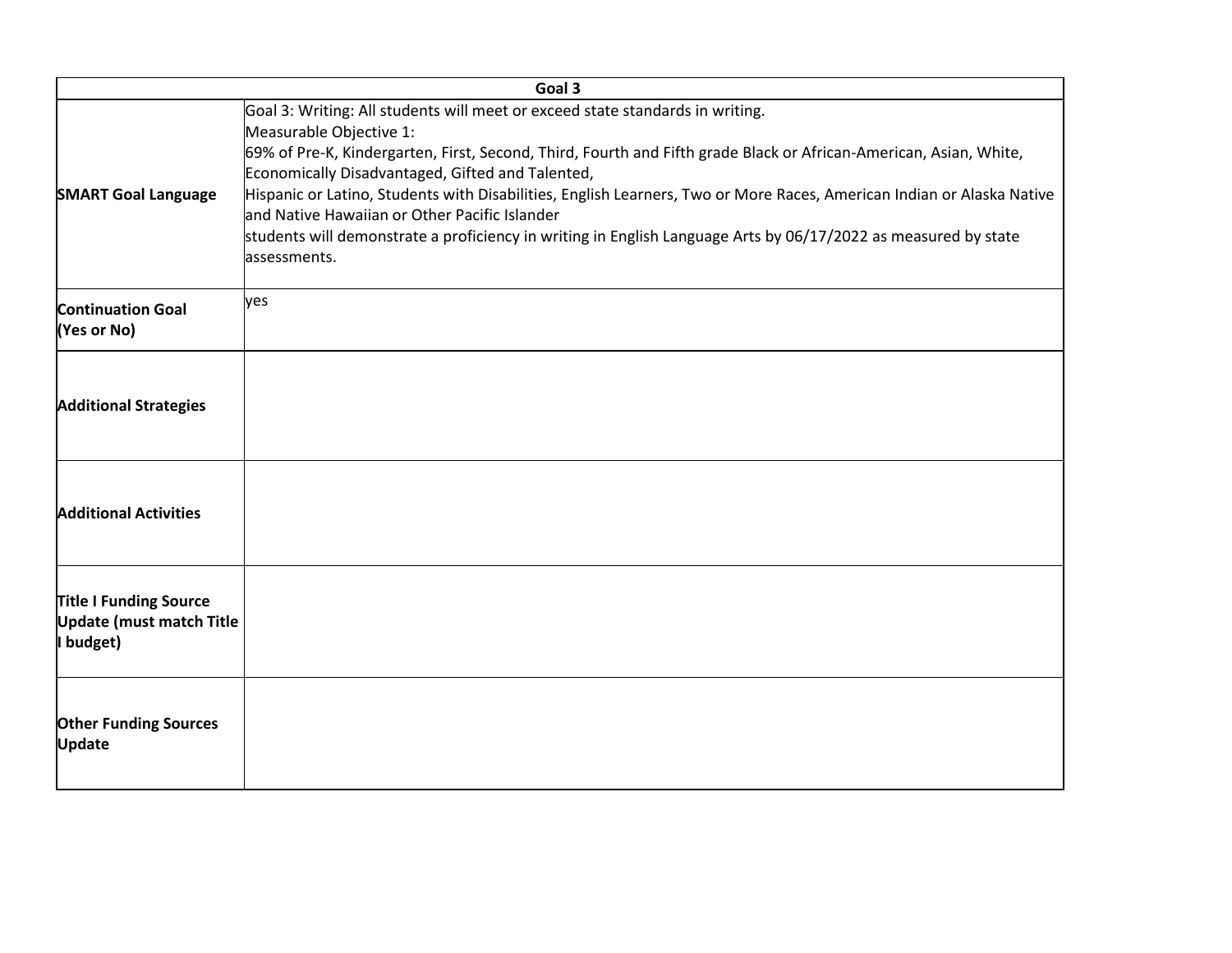|                                                                               | Goal 4                                                                                                                                                                                                                                                                                                                                                      |
|-------------------------------------------------------------------------------|-------------------------------------------------------------------------------------------------------------------------------------------------------------------------------------------------------------------------------------------------------------------------------------------------------------------------------------------------------------|
| <b>SMART Goal Language</b>                                                    | Goal 4: Behavior: All students will demonstrate appropriate behavior throughout the school<br>Campus.<br>Measurable Objective 1:<br>demonstrate a behavior that reflects the positive behavior objectives of our SOAR program (Safety, Outstanding<br>Attitude, Respect, Responsibility) on a daily basis by<br>06/17/2022 as measured by office referrals. |
| <b>Continuation Goal</b>                                                      | Yes                                                                                                                                                                                                                                                                                                                                                         |
| (Yes or No)                                                                   |                                                                                                                                                                                                                                                                                                                                                             |
| <b>Additional Strategies</b>                                                  | Implement best practices for trauma-informed schools                                                                                                                                                                                                                                                                                                        |
| <b>Additional Activities</b>                                                  | class meetings, opportunities to engage in learning-centered dialogue with peers, mindfulness activities                                                                                                                                                                                                                                                    |
| <b>Title I Funding Source</b><br><b>Update (must match</b><br>Title I budget) |                                                                                                                                                                                                                                                                                                                                                             |
| <b>Other Funding Sources</b><br>Update                                        |                                                                                                                                                                                                                                                                                                                                                             |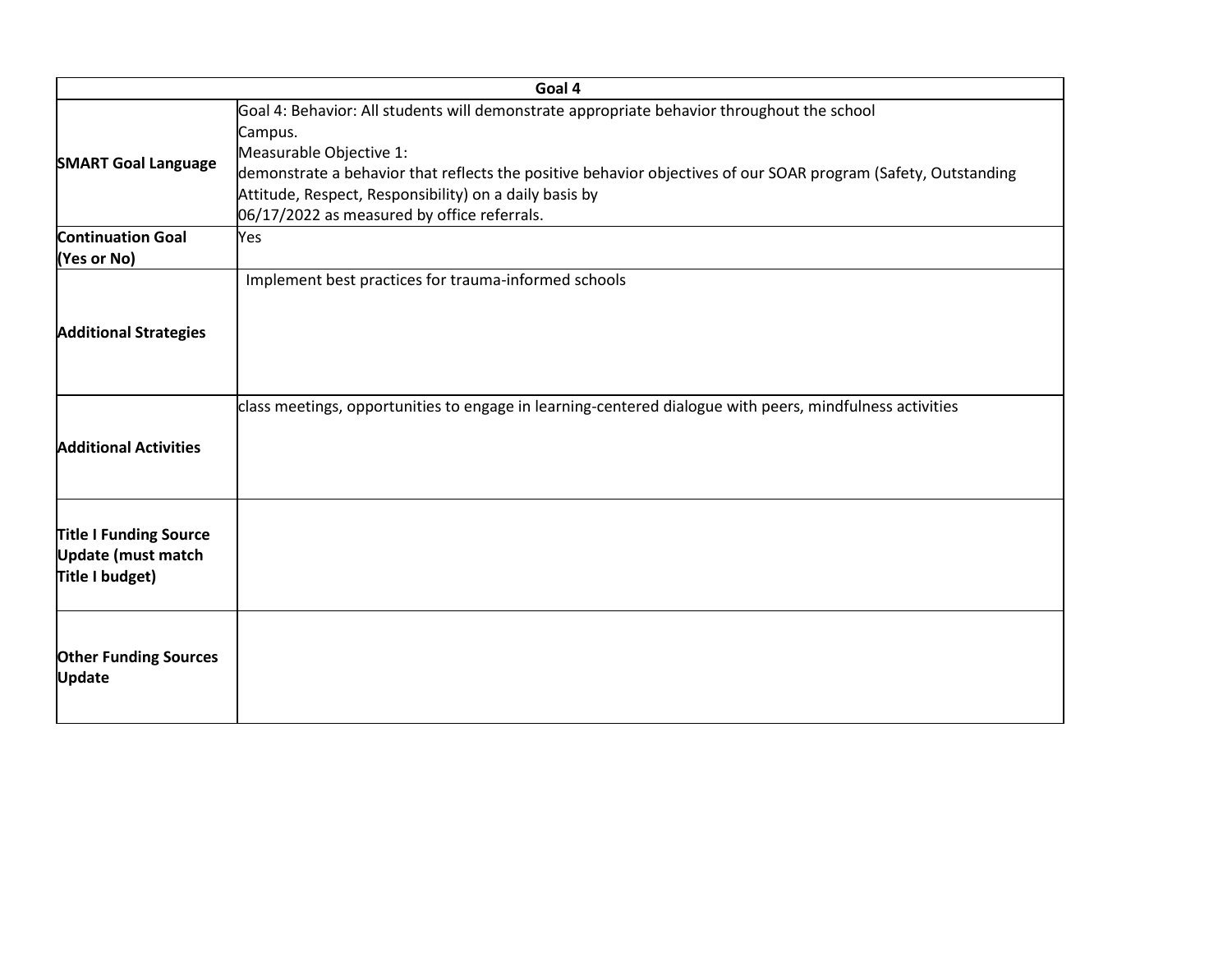| Goal 5                                                                        |                                                                                                                                                                                                                                                                                                                                                                                                                                                                                                                                                                                                                                     |  |
|-------------------------------------------------------------------------------|-------------------------------------------------------------------------------------------------------------------------------------------------------------------------------------------------------------------------------------------------------------------------------------------------------------------------------------------------------------------------------------------------------------------------------------------------------------------------------------------------------------------------------------------------------------------------------------------------------------------------------------|--|
| <b>SMART Goal Language</b>                                                    | Goal 5: Social Studies: All students will meet or exceed state standards in social studies.<br>Measurable Objective 1:<br>56% of Pre-K, Kindergarten, First, Second, Third, Fourth and Fifth grade Black or African-American, Asian, White,<br>Economically Disadvantaged, Gifted and Talented,<br>Hispanic or Latino, Students with Disabilities, English Learners, Two or More Races, American Indian or Alaska Native<br>land Native Hawaiian or Other Pacific Islander<br>students will demonstrate a proficiency that will meet or exceed state standards in Social Studies by 06/17/2022 as<br>measured by state assessments. |  |
| <b>Continuation Goal</b><br>(Yes or No)                                       | ves                                                                                                                                                                                                                                                                                                                                                                                                                                                                                                                                                                                                                                 |  |
| <b>Additional Strategies</b>                                                  |                                                                                                                                                                                                                                                                                                                                                                                                                                                                                                                                                                                                                                     |  |
| <b>Additional Activities</b>                                                  |                                                                                                                                                                                                                                                                                                                                                                                                                                                                                                                                                                                                                                     |  |
| <b>Title I Funding Source</b><br><b>Update (must match Title</b><br>I budget) |                                                                                                                                                                                                                                                                                                                                                                                                                                                                                                                                                                                                                                     |  |
| <b>Other Funding Sources</b><br><b>Update</b>                                 |                                                                                                                                                                                                                                                                                                                                                                                                                                                                                                                                                                                                                                     |  |